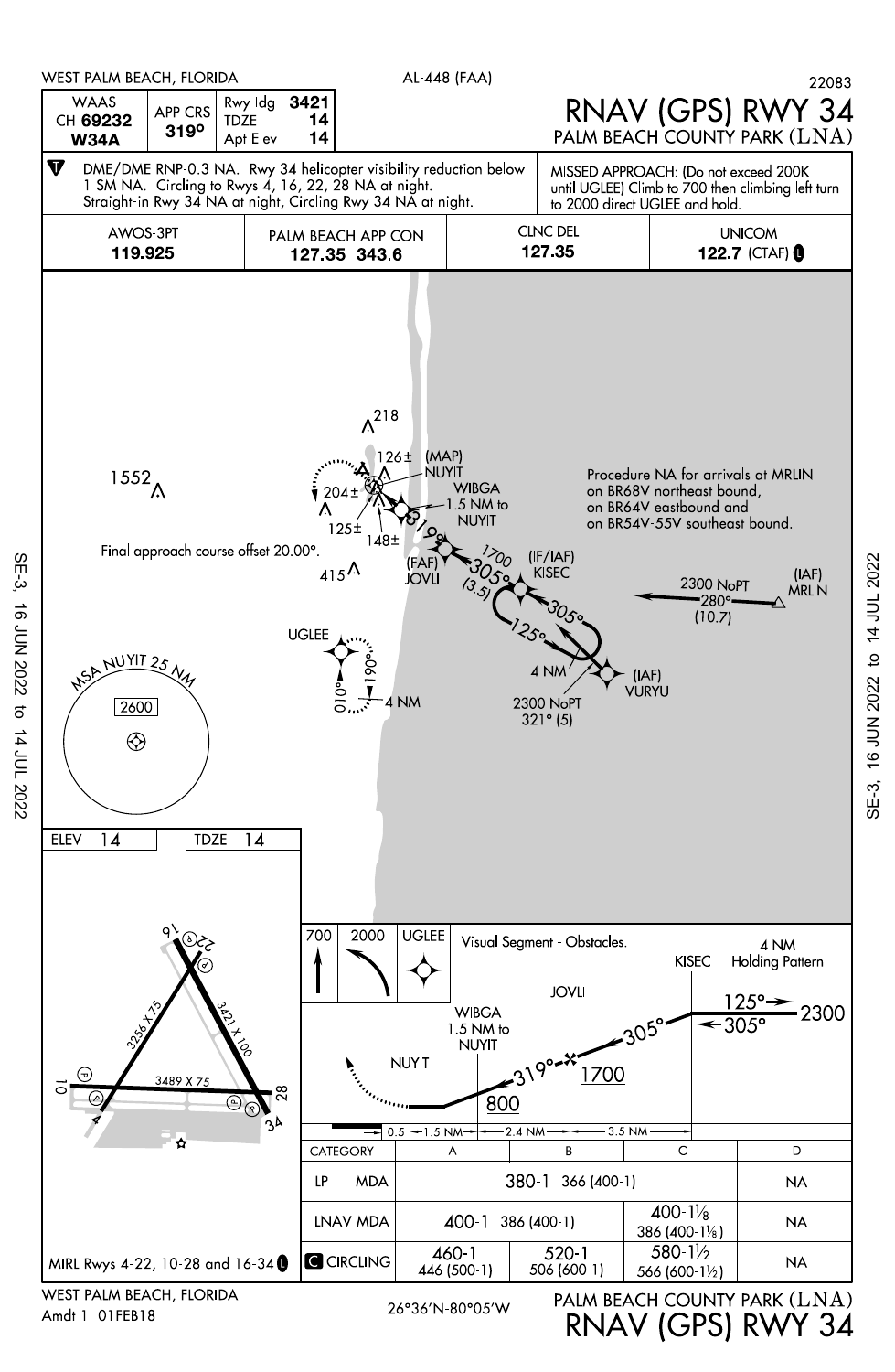

SE-3, 16 JUN 2022 to 14 JUL 2022

16 JUN 2022

 $SE-3$